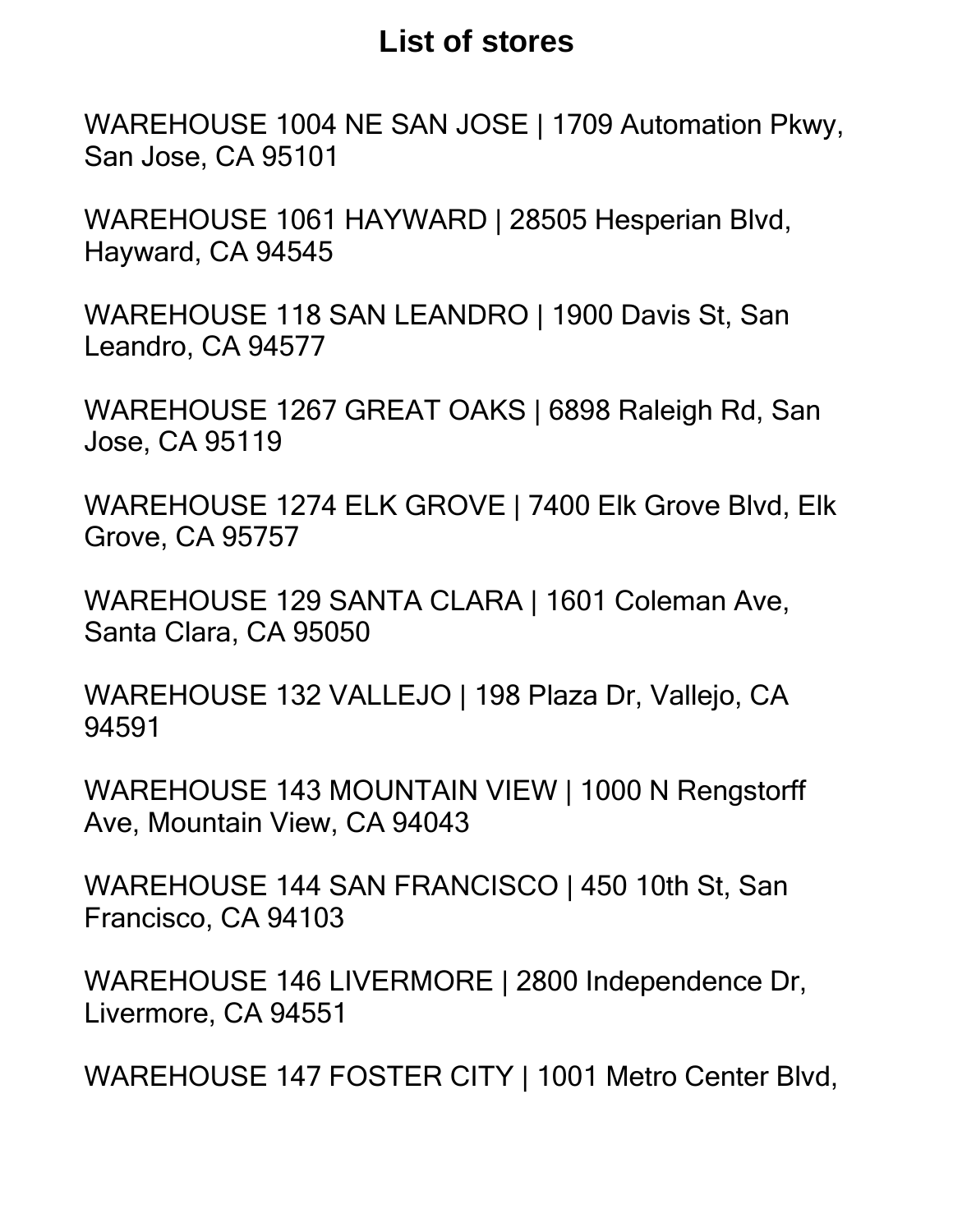Foster City, CA 94404

WAREHOUSE 21 DANVILLE | 3150 Fostoria Way, Danville, CA 94526

WAREHOUSE 422 S SAN FRANCISCO | 451 S Airport Blvd, South San Francisco, CA 94080

WAREHOUSE 423 SUNNYVALE | 150 Lawrence Station Rd, Sunnyvale, CA 94086

WAREHOUSE 464 SACRAMENTO | 7981 E Stockton Blvd, Sacramento, CA 95823

WAREHOUSE 470 ALMADEN | 5301 Almaden Expy, San Jose, CA 95118

WAREHOUSE 471 CAL EXPO (SACRAMENTO) | 1600 Expo Pkwy, Sacramento, CA 95815

WAREHOUSE 475 EL CAMINO | 1600 El Camino Real, South San Francisco, CA 94080

WAREHOUSE 482 RICHMOND CA | 4801 Central Ave, Richmond, CA 94804

WAREHOUSE 778 FREMONT | 43621 Pacific Commons Blvd, Fremont, CA 94538

WAREHOUSE 1009 MONTGOMERY | 8251 Eastchase Pkwy, Montgomery, AL 36117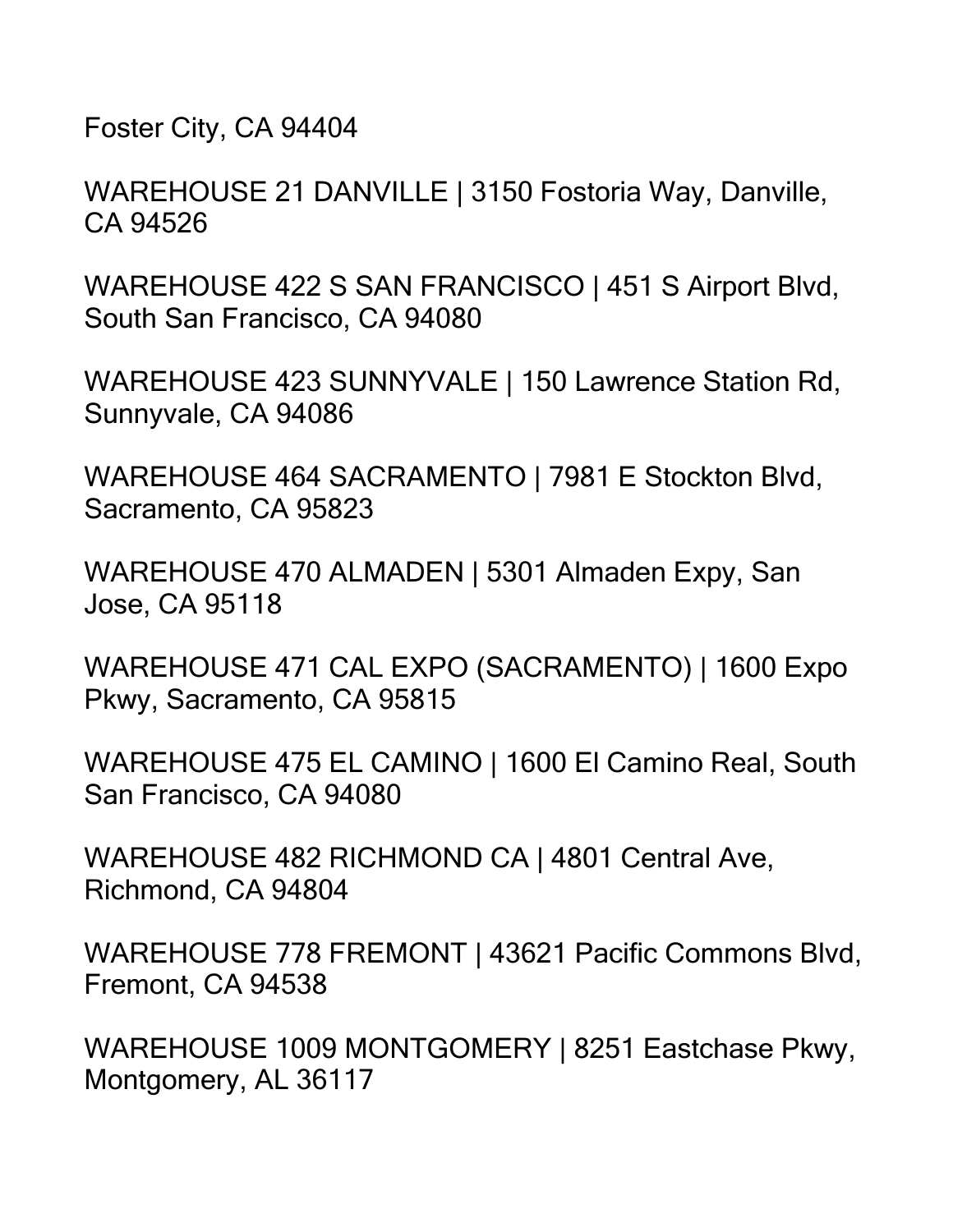WAREHOUSE 1361 SHARPSBURG | 40 Fischer Crossings Blvd, Sharpsburg, GA 30277

WAREHOUSE 1050 LAKEWOOD | 340 Faculty Ave, Lakewood, CA 90712

WAREHOUSE 1110 HUNTINGTON BEACH | 7562 Center Ave, Huntington Beach, CA 92647

WAREHOUSE 418 FULLERTON | 900 S Harbor Blvd, Fullerton, CA 92832

WAREHOUSE 424 SIGNAL HILL | 2200 E Willow St, Signal Hill, CA 90755

WAREHOUSE 671 HAWTHORNE | 14501 Hindry Ave, Hawthorne, CA 90250

WAREHOUSE 1038 KAPOLEI | 4589 Kapolei Pkwy, Kapolei, HI 96707

WAREHOUSE 140 KONA | 73-5600 Maiau St, Kailua-Kona, HI 96740

WAREHOUSE 485 WAIPIO | 94-1231 Ka Uka Blvd, Waipahu, HI 96797

WAREHOUSE 640 KAUAI | 4300 Nuhou St, Lihue, HI 96766

WAREHOUSE 1320 SW HENDERSON | 3411 St Rose Pkwy,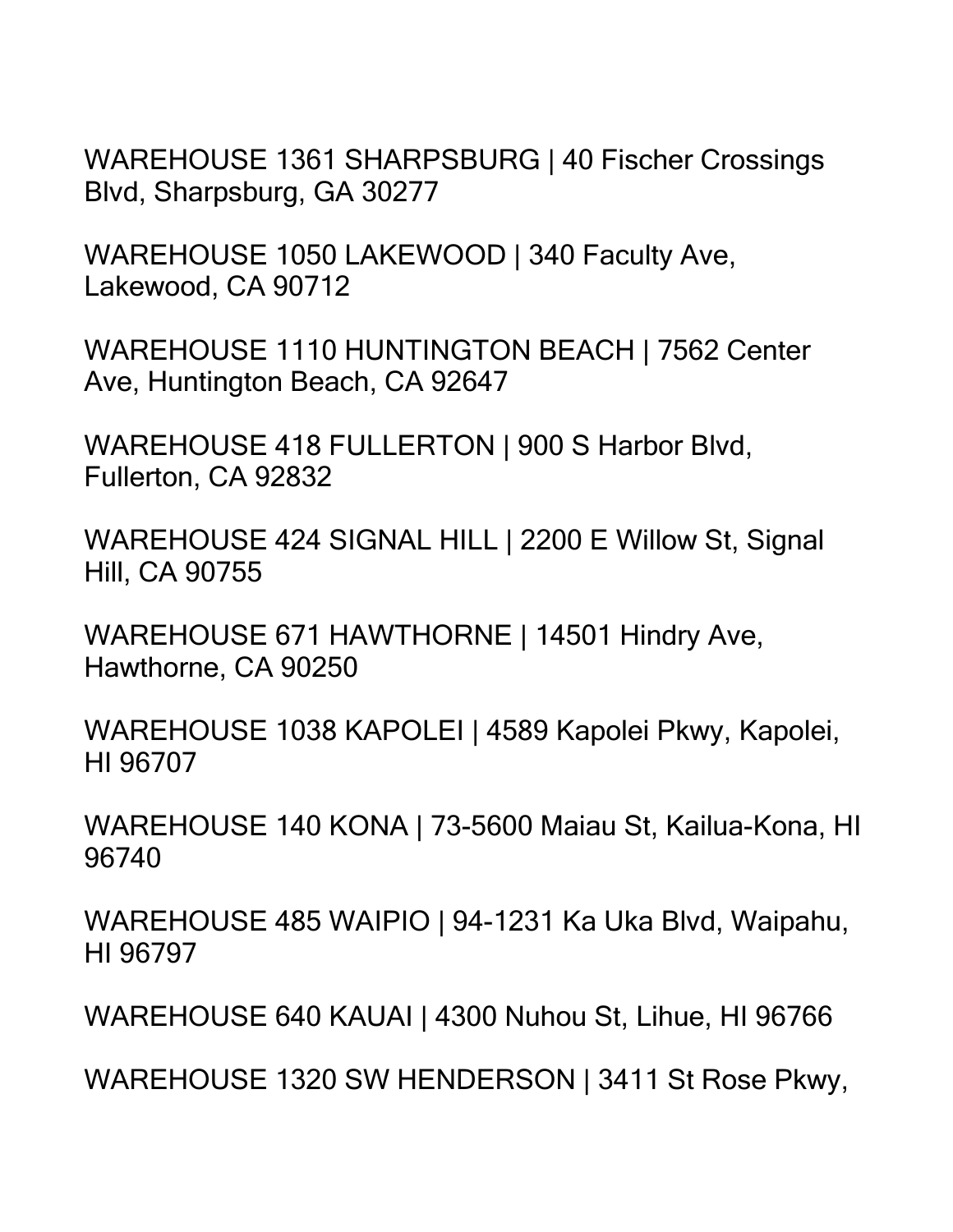Henderson, NV 89052

WAREHOUSE 401 MORENA | 4605 Morena Blvd, San Diego, CA 92117

WAREHOUSE 452 CARMEL MOUNTAIN | 12350 Carmel Mountain Rd, San Diego, CA 92128

WAREHOUSE 488 MISSION VALLEY | 2345 Fenton Pkwy, San Diego, CA 92108

WAREHOUSE 491 TEMECULA | 26610 Ynez Rd, Temecula, CA 92591

WAREHOUSE 673 HENDERSON | 791 Marks St, Henderson, NV 89014

WAREHOUSE 685 SUMMERLIN | 801 S Pavilion Center Dr, Las Vegas, NV 89144

WAREHOUSE 736 CHANDLER | 595 S Galleria Way, Chandler, AZ 85226

WAREHOUSE 737 CENTENNIAL | 6555 N Decatur Blvd, Las Vegas, NV 89131

WAREHOUSE 775 POWAY | 12155 Tech Center Dr, Poway, CA 92064

WAREHOUSE 1049 ROCKWALL | 1225 TX-276, Rockwall, TX 75032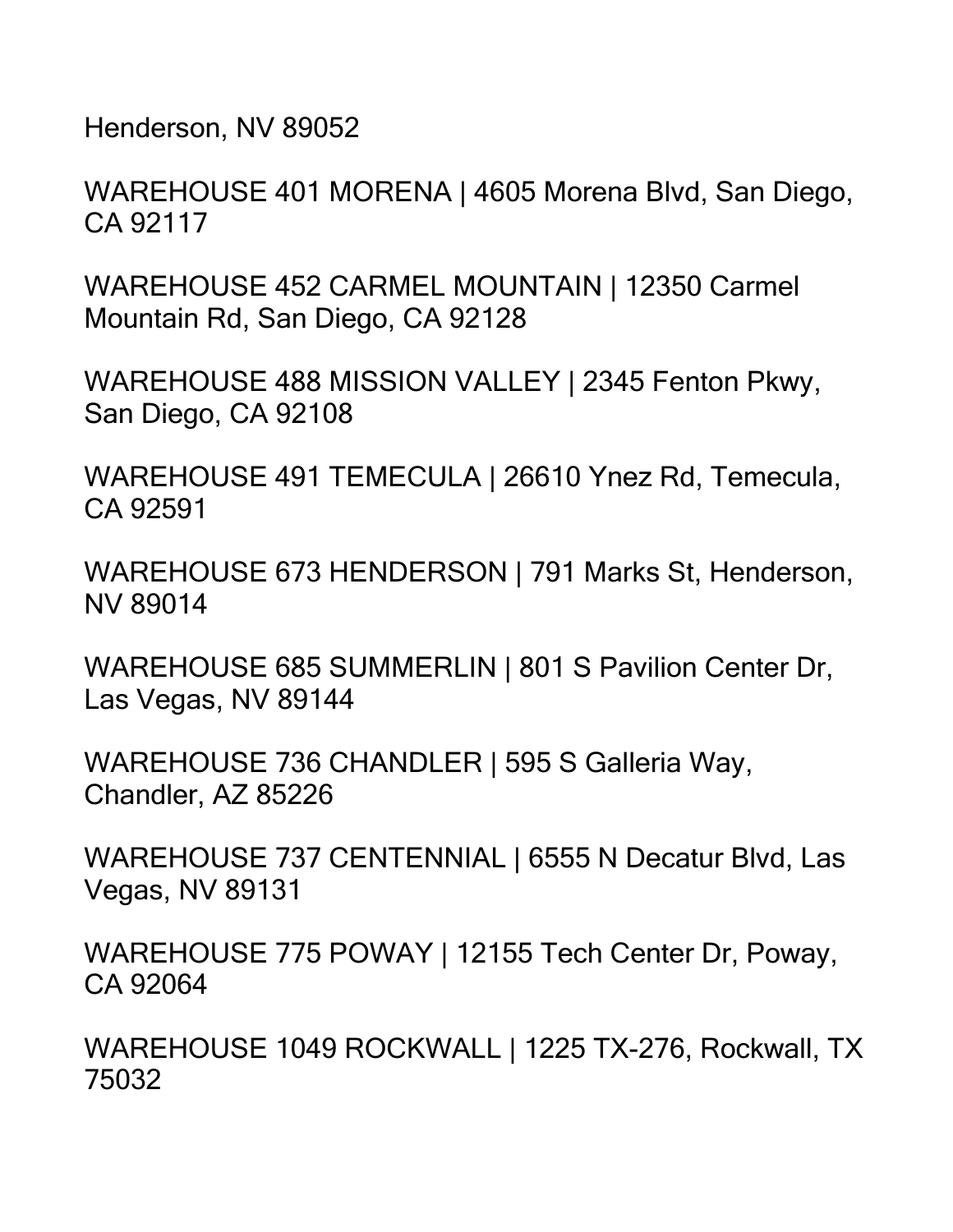WAREHOUSE 1163 LUBBOCK TX | 6020 34th St, Lubbock, TX 79407

WAREHOUSE 1173 N FORT WORTH | 8900 Tehama Ridge Pkwy, Fort Worth, TX 76177

WAREHOUSE 1200 WICHITA | 9700 E Kellogg Ave, Wichita, KS 67207

WAREHOUSE 1207 TULSA | 10220 S Memorial Dr, Tulsa, OK 74133

WAREHOUSE 1266 DALLAS | 8055 Churchill Way, Dallas, TX 75251

WAREHOUSE 1284 MCKINNEY | 3650 W University Dr, McKinney, TX 75071

WAREHOUSE 1350 OKLAHOMA CITY | 13200 N Western Ave, Oklahoma City, OK 73114

WAREHOUSE 489 FORT WORTH | 5300 Overton Ridge Blvd, Fort Worth, TX 76132

WAREHOUSE 636 DUNCANVILLE | 250 W Hwy 67, Duncanville, TX 75137

WAREHOUSE 664 E PLANO | 3800 N Central Expy, Plano, TX 75074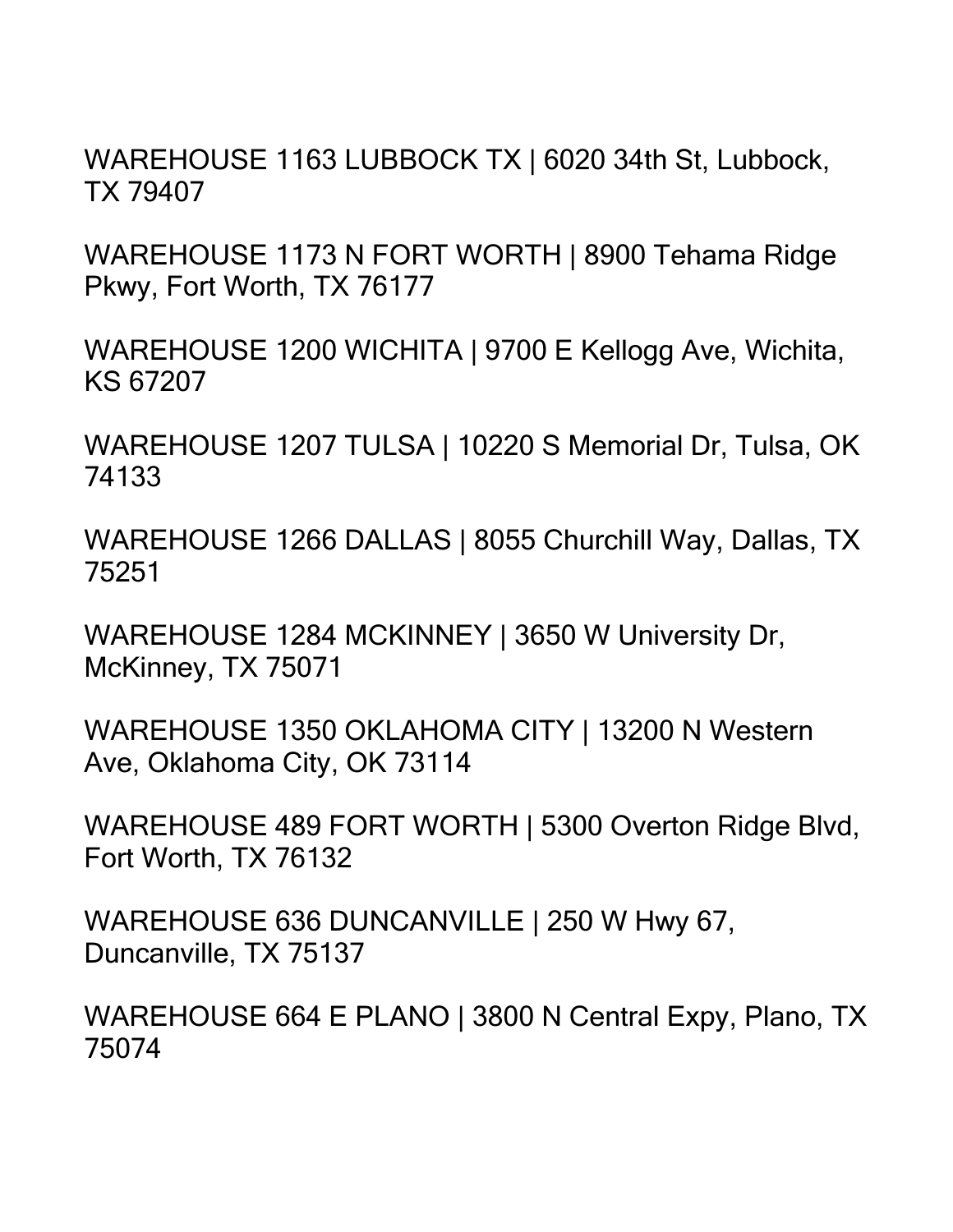WAREHOUSE 668 ARLINGTON | 600 W Arbrook Blvd, Arlington, TX 76014

WAREHOUSE 669 SOUTHLAKE | 2601 E State Hwy 114, Southlake, TX 76092

WAREHOUSE 683 LEWISVILLE | 851 STATE HIGHWAY 121 BYP, Lewisville, TX 75067

WAREHOUSE 684 W PLANO | 1701 Dallas Pkwy, Plano, TX 75093

WAREHOUSE 1006 SELMA | 15330 IH 35 N, Selma, TX 78154

WAREHOUSE 1018 GALLERIA | 3836 Richmond Ave, Houston, TX 77027

WAREHOUSE 1146 SUGAR LAND | 17520 Southwest Fwy, Sugar Land, TX 77479

WAREHOUSE 1147 NEW ORLEANS | 3900 Dublin St, New Orleans, LA 70118

WAREHOUSE 1152 CEDAR PARK TX | 4601 183A, Cedar Park, TX 78613

WAREHOUSE 1167 W KATY | 23645 Katy Fwy, Katy, TX 77494

WAREHOUSE 1172 BATON ROUGE | 10000 Dawnadele Ave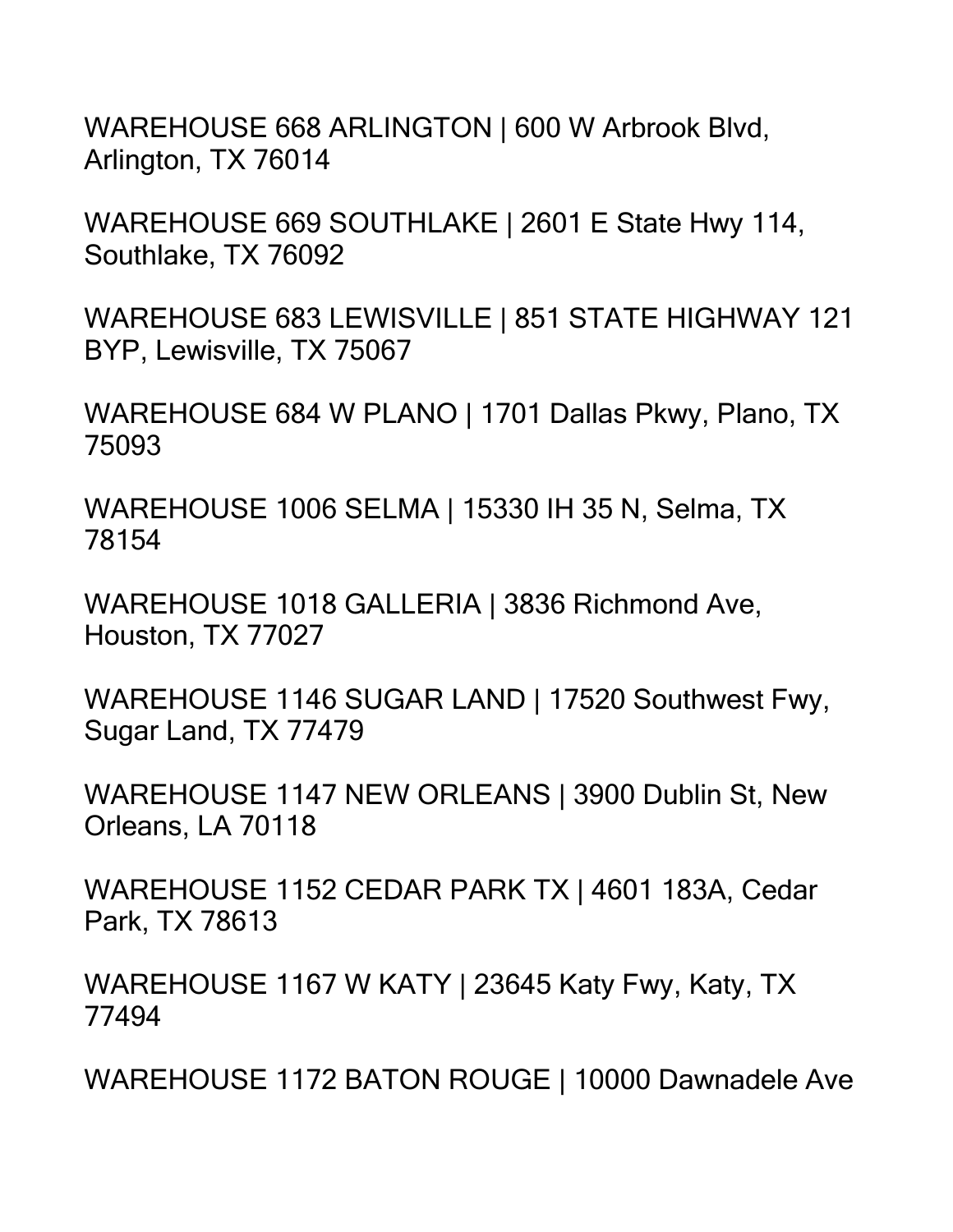BLDG A, Baton Rouge, LA 70809

WAREHOUSE 1189 WOODLANDS | 8185 TX-242, The Woodlands, TX 77385

WAREHOUSE 1208 CYPRESS | 5401 Katella Ave, Cypress, CA 90720

WAREHOUSE 1221 PEARLAND | 3500 Business Center Dr, Pearland, TX 77584

WAREHOUSE 1228 HUMBLE | 21802 Townsen Blvd W, Humble, TX 77338

WAREHOUSE 1322 PFLUGERVILLE | 1901 Kelly Ln, Pflugerville, TX 78660

WAREHOUSE 1330 WEBSTER | 1310 Jasmine Ave, Webster, TX 77598

WAREHOUSE 641 S AUSTIN | 4301 W William Cannon Dr bldg a ste 100, Austin, TX 78749

WAREHOUSE 675 WILLOWBROOK | 12405 N Gessner Rd, Houston, TX 77064

WAREHOUSE 680 BUNKER HILL | 1150 Bunker Hill Rd, Houston, TX 77055

WAREHOUSE 681 AUSTIN | 10401 Research Blvd, Austin, TX 78759